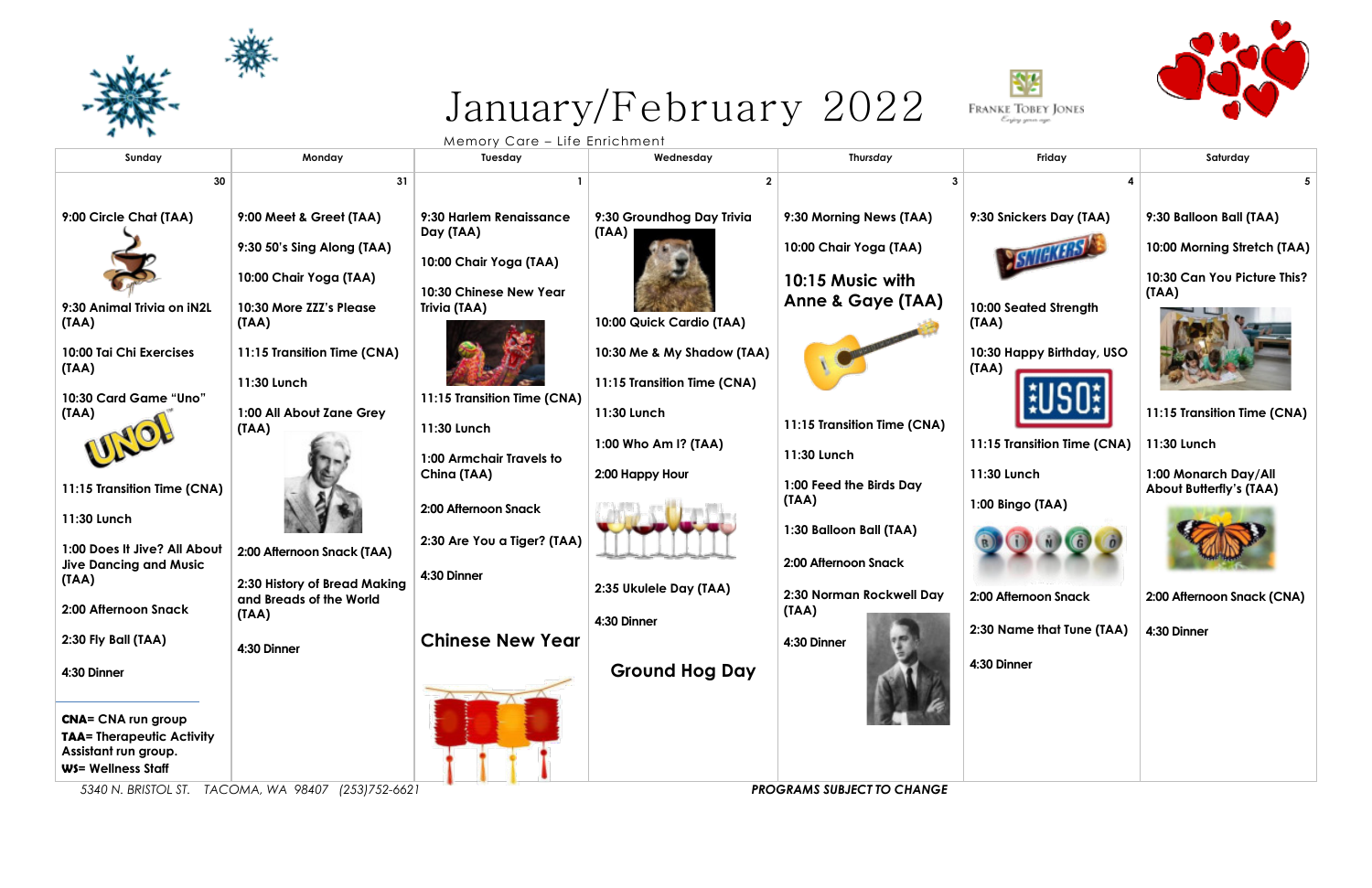#### February 2022  $\begin{array}{c} \textbf{I} \textbf{C} \textbf{D} \textbf{I} \textbf{d} \textbf{I} \ \textbf{I} \ \textbf{I} \ \textbf{I} \ \textbf{I} \ \textbf{I} \ \textbf{I} \ \textbf{I} \ \textbf{I} \ \textbf{I} \ \textbf{I} \ \textbf{I} \ \textbf{I} \ \textbf{I} \ \textbf{I} \ \textbf{I} \ \textbf{I} \ \textbf{I} \ \textbf{I} \ \textbf{I} \ \textbf{I} \ \textbf{I} \ \textbf{I} \ \textbf{I} \ \textbf{I} \ \textbf{I} \ \$



**Sunday Monday Tuesday Wednesday Thursday Friday Saturday 6 7 8 9 10 11 12 9:00 Morning News (TAA) 9:30 Morning Social (TAA) 9:00 Worship Service (TAA) 9:30 Chocolate Kiss Day 9:30 Finish the Phrase (TAA) (TAA) (TAA) 9:30 Match Up Game (TAA) 10:00 Chair Aerobics (TAA) 9:30 Coffee & News (TAA) 10:00 Seated Strength (TAA) 10:30 Little House on the 10:00 Seated Stretch (TAA) 10:00 Tai Chi (TAA) Prairie Day (TAA) 10:30 Remembering Love 10:30 Bob Marley Day 10:30 CHIRP Category 10:00 Balloon Volleyball Songs (TAA) (TAA) Little House (TAA) Game (TAA) (TAA) 11:15 Transition Time (CNA) 10:30 Red Trivia (TAA) 11:30 Lunch 11:30 Lunch 11:15 Transition Time (CNA) 11:30 Lunch (TAA) 1:00 What Am I? (TAA) 11:15 Transition Time (CNA) 11:15 Transition Time (CNA) 11:15 Transition Time (CNA) 1:00 The "British Invasion" 11:30 Lunch 2:00 Afternoon Snack 11:30 Lunch 11:30 Lunch The Beatles (TAA) 1:00 Travelogue (TAA) 2:30 Piggy Bankers iN2L (TAA) 1:00 Name That Sound iN2L 1:00 Short Story Reading: 2:00 Happy Hour Red Hat Hijinks (TAA) (TAA) 2:00 Afternoon Snack 2:00Afternoon Snack 1:30 Balloon Ball (TAA) 2:30 Umbrella Day (TAA) 2:30 Lucky Dice (TAA) 2:00 Music with Marty (TAA) (TAA) 4:30 Dinner 2:30 Afternoon News & Views (TAA) 4:30 Dinner 4:30 Dinner 4:30 Dinner 4:30 Dinner CNA= CNA run group 4:30 Dinner TAA= Therapeutic Activity Assistant run group. WS= Wellness Staff** 

**9:30 Skeleton Racing Day** 

**10:00 Chair Yoga (TAA)** 

**10:30 Easy Music Trivia** 

**11:15 Transition Time (CNA)** 

**1:00 Can You Picture This?** 



**1:30 Fly Ball (TAA)**

**2:00 Afternoon Snack**

**2:30 Horse Racing Game** 



**9:30 The "Cat's Meow" Day (TAA)**

**10:00 Seated Cardio (TAA)** 

**10:30 Love is in the Air Trivia (TAA)** 

**11:15 Transition Time (CNA)** 

**11:30 Lunch**

**1:00 Afternoon Movie (CNA)**



**2:00 Afternoon Snack (CNA)**

**4:30 Dinner** 

| <b>ONES</b> |             |          |  |  |
|-------------|-------------|----------|--|--|
|             |             |          |  |  |
| Friday      |             | Saturday |  |  |
|             | <b>11.5</b> | $\sim$   |  |  |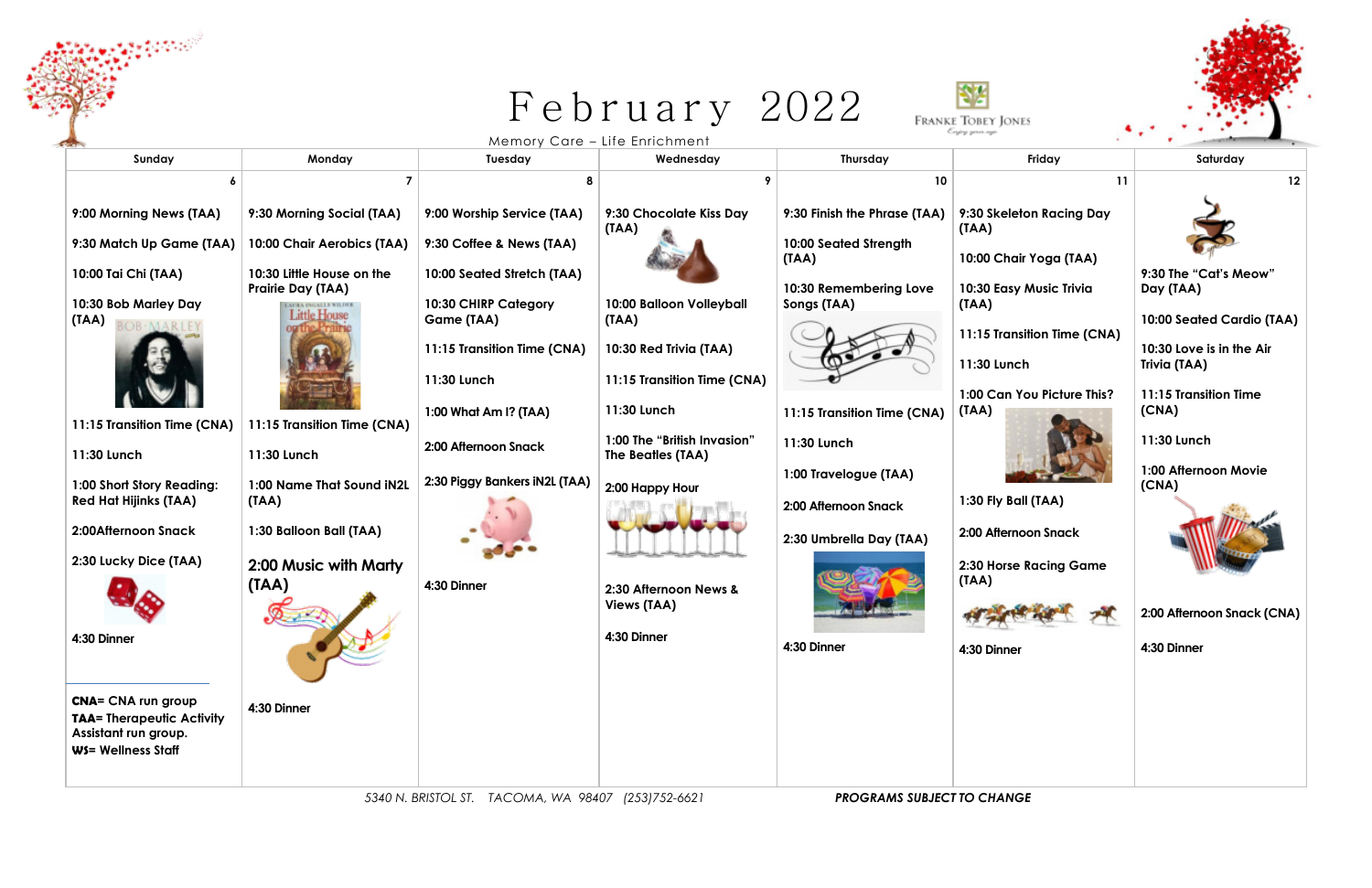

# February 2022



Memory Care – Life Enrichment

| Sunday                                                                                                      | Monday                                                | Tuesday                                                  | Wednesday                                             | Thursday                         | Friday                          | Saturday                          |
|-------------------------------------------------------------------------------------------------------------|-------------------------------------------------------|----------------------------------------------------------|-------------------------------------------------------|----------------------------------|---------------------------------|-----------------------------------|
| 13                                                                                                          | 14                                                    | 15                                                       | 16                                                    | 17                               | 18                              | 19                                |
| 9:00 Coffee Circle (TAA)                                                                                    | 9:30 History of Valentine's<br>Day (TAA)              | 9:00 Worship Service (TAA)                               | 9:30 We Double Dog Dare<br>You Day (TAA)              | 9:30 Michael Jordan Day<br>(TAA) | 9:30 News & Views (TAA)         | 9:30 This Day in History<br>(IAA) |
| 9:30 Finish the Phrase (TAA)                                                                                | 10:00 Chair Dancing (TAA)                             |                                                          | 10:00 Seated Strength                                 | 10:00 A Gentle Stretch           | 10:00 Seated Stretch (TAA)      | 10:00 Seated Cardio (TAA)         |
| 10:00 Chair Aerobics (TAA)                                                                                  |                                                       |                                                          | (TAA)                                                 | (IAA)                            | 10:30 History of Olive Oil      | 10:30 The Curse of the            |
| 10:30 Football Trivia (TAA)                                                                                 | 10:30 Why We Love<br><b>Romantic Movies (TAA)</b>     | 9:30 Coffee & News (TAA)                                 | 10:30 Painting Project (TAA)                          | 10:30 Bingo (TAA)                | (IAA)                           | <b>Bambino (TAA)</b>              |
| 11:15 Transition Time (CNA)                                                                                 | 11:15 Transition Time (CNA)                           | 10:00 Seated Cardio (TAA)<br>10:30 All About Photography |                                                       | 11:15 Transition Time (CNA)      |                                 | 11:15 Transition Time (CNA)       |
| 11:30 Lunch                                                                                                 | 11:30 Lunch                                           | (TAA)                                                    |                                                       | 11:30 Lunch                      | 11:15 Transition Time (CNA)     | 11:30 Lunch                       |
| 1:00 Short Story Reading:<br>Last Flower in Toronto (TAA)                                                   | 1:00 Valentine's Day<br><b>Family Feud Game (TAA)</b> |                                                          | 11:15 Transition Time (CNA)                           | 1:00 Painting Project (TAA)      | 11:30 Lunch                     | 1:00 Afternoon Movie<br>(CNA)     |
| 2:00 Super Bowl Tailgate<br><b>Party Kick Off</b>                                                           | 2:00 Strawberry Magarita<br>Social (TAA)              | 11:15 Transition Time (CNA)                              | 11:30 Lunch                                           |                                  | 1:00 Horse Racing Game<br>(IAA) |                                   |
| 2:30 Football Bloopers<br>(TAA)                                                                             | 2:30 Name That Heart Tune<br>(TAA)                    | 11:30 Lunch                                              | 1:00 Star of the Month (TAA)<br>2:00 Happy Hour (TAA) | 2:00 Afternoon Snack             | 2:00 Root Beer Floats           |                                   |
| 3:30 Super Bowl Game                                                                                        | 4:30 Dinner                                           | 1:00 Who Am I? (TAA)                                     |                                                       | 2:30 Red & Pink Songs            |                                 |                                   |
|                                                                                                             |                                                       | 2:00 Afternoon Snack                                     |                                                       | (TAA)                            |                                 | 2:00 Afternoon Snack (CNA)        |
|                                                                                                             |                                                       | 2:30 National Hippo Day                                  |                                                       | 4:30 Dinner                      |                                 | 4:30 Dinner                       |
|                                                                                                             |                                                       | (TAA)                                                    | 2:30 Name That Tune (TAA)                             |                                  | 2:30 Finish the Phrase (TAA)    |                                   |
| 4:30 Dinner                                                                                                 |                                                       | 4:30 Dinner                                              | 4:30 Dinner                                           |                                  | 4:30 Dinner                     |                                   |
| <b>Superbowl Sunday</b>                                                                                     |                                                       |                                                          |                                                       |                                  |                                 |                                   |
| <b>CNA= CNA run group</b><br><b>TAA= Therapeutic Activity</b><br>Assistant run group.<br>WS= Wellness Staff | <b>Valentine's Day</b>                                |                                                          |                                                       |                                  |                                 |                                   |

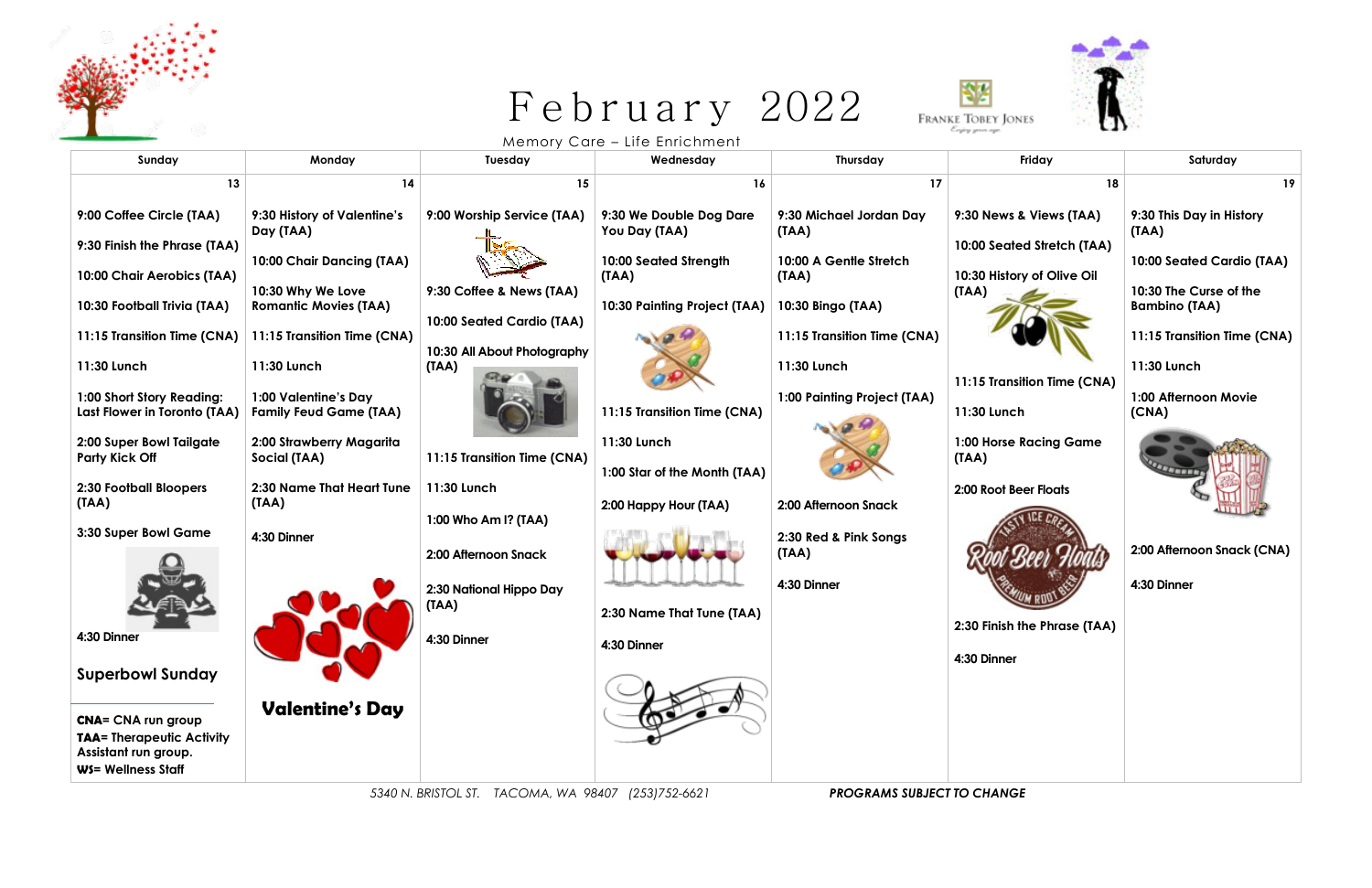

# February 2022

| Carpina gunun agus<br>Memory Care - Life Enrichment<br>Monday<br>Thursday<br>Friday<br>Saturday<br>Sunday<br>Tuesday<br>Wednesday<br>21<br>23<br>20<br>22<br>24<br>25                                            |    |
|------------------------------------------------------------------------------------------------------------------------------------------------------------------------------------------------------------------|----|
|                                                                                                                                                                                                                  |    |
|                                                                                                                                                                                                                  |    |
|                                                                                                                                                                                                                  | 26 |
| 9:00 Coffee Circle (TAA)                                                                                                                                                                                         |    |
| 9:30 All About Tootsie Rolls<br>9:30 Fats Domino Day (TAA)<br>9:30 Telephone Book Day<br>9:00 Worship Service (TAA)<br>9:30 Random Trivia (TAA)<br>9:30 Renoir Day (TAA)<br>9:30 ATOM Category<br>(TAA)<br>(TAA) |    |
| 10:00 Chair Aerobics (TAA)<br>10:00 Seated Stretch (TAA)<br>Game (TAA)                                                                                                                                           |    |
| <b>10:00 Seated Exercises</b><br>10:00 Quick Cardio (TAA)<br>(TAA)<br>10:30 All About the Bee Gees<br>10:30 Bingo (TAA)                                                                                          |    |
| <b>10:00 Presidential Fitness</b><br>9:30 Morning Social (TAA)<br>(TAA)                                                                                                                                          |    |
| 10:30 NASCAR Day (TAA)<br>Trail (TAA)<br>10:30 Piano Music                                                                                                                                                       |    |
| 10:00 Chair Cardio (TAA)<br>with Sandra Walker<br>10:00 Morning Cardio (TAA)<br>11:15 Transition Time (CNA)<br>10:30 History of the                                                                              |    |
| <b>Washington Monument &amp;</b><br>10:30 Female Jockey Day                                                                                                                                                      |    |
| 11:30 Lunch<br><b>Lincoln Memorial (TAA)</b><br>10:30 Junk Drawer Detective<br>(TAA)<br>11:15 Transition Time (CNA)<br>(IAA)                                                                                     |    |
| 1:00 Short Story Reading:<br>11:15 Transition Time (CNA)<br>11:15 Transition Time (CNA)                                                                                                                          |    |
| 11:30 Lunch<br>11:15 Transition Time (CNA)<br>Shutterbug Lovebugs (TAA)<br>11:30 Lunch<br>11:30 Lunch                                                                                                            |    |
| 1:00 Hidden Women in<br>11:15 Transition Time (CNA)<br>11:30 Lunch                                                                                                                                               |    |
| <b>Science (TAA)</b><br>1:00 President's Day Trivia<br>11:15 Transition Time (CNA)<br>1:00 Bowl of Cherries Day/<br>11:30 Lunch                                                                                  |    |
| (TAA)<br><b>Chocolate Cherry Trifle (TAA)</b><br>1:00 Afternoon Movie (CNA)<br>11:30 Lunch                                                                                                                       |    |
| 1:00 History of Girl Scout                                                                                                                                                                                       |    |
| <b>Cookies (TAA)</b><br>1:00 Where Am I? (TAA)<br>2:00 Afternoon Snack                                                                                                                                           |    |
| 2:00 Afternoon Snack                                                                                                                                                                                             |    |
| 2:30 Famous Movie Quotes<br>2:00 Afternoon Snack                                                                                                                                                                 |    |
| (TAA)<br>2:30 Name that Tune (TAA)<br>2:00 Afternoon Snack                                                                                                                                                       |    |
| 2:00 Afternoon Snack<br>2:30 Coloring Project (TAA)                                                                                                                                                              |    |
| 2:00 Happy Hour (TAA)<br>4:30 Dinner<br>2:00 Afternoon Snack (CNA)<br>2:30 Horse Racing Game                                                                                                                     |    |
| (IAA)<br>2:30 Finish the Phrase (TAA)<br>4:30 Dinner<br>2:30 Piggy Bankers on IN2L<br>4:30 Dinner<br>4:30 Dinner                                                                                                 |    |
| (TAA)<br>4:30 Dinner<br>4:30 Dinner                                                                                                                                                                              |    |
| 4:30 Dinner                                                                                                                                                                                                      |    |
| <b>Presidents' Day</b><br><b>CNA= CNA run group</b>                                                                                                                                                              |    |
| <b>TAA= Therapeutic Activity</b><br>Assistant run group.                                                                                                                                                         |    |
| WS= Wellness Staff                                                                                                                                                                                               |    |